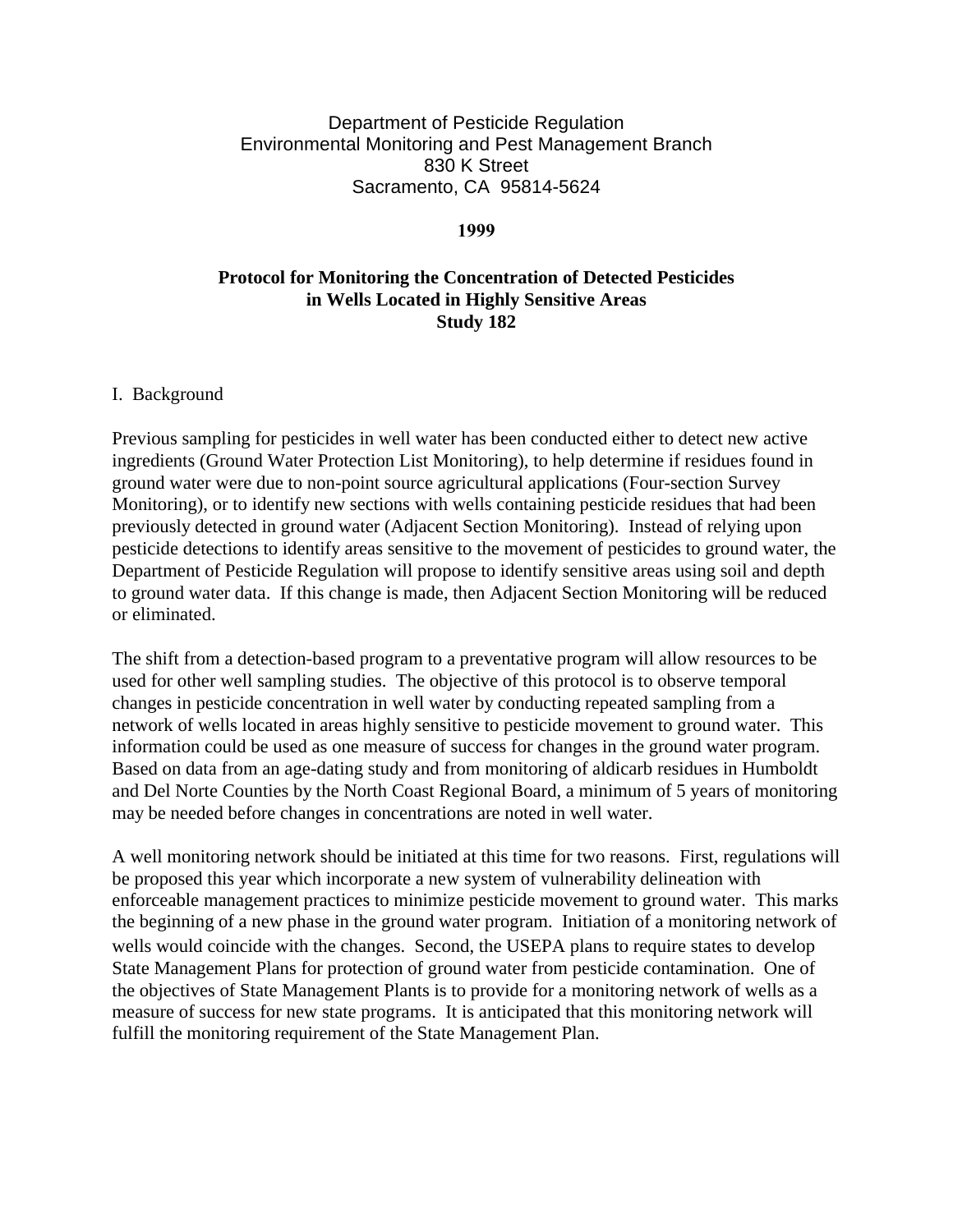II. Objective

The objective of this study is to monitor concentrations of pesticides in well water over time in areas where ground water protection management practices will be implemented.

III. Personnel

This study will be conducted by the Environmental Hazards Assessment Program (EHAP) under the general direction of Don Weaver, Senior Environmental Research Scientist. Key personnel are:

Project Leader: Senior Staff Scientist: Cindy Garretson John Troiano

Questions concerning the study should be directed to Mark Pepple at 916-324-4086, facsimile 916-324-4088.

IV. Study Design

The wells will be located in two highly sensitive areas in Fresno and Tulare Counties. One sensitive area is typified by sections containing coarse soils and the second area is typified by sections containing hardpan soils. The sub-population of wells for use in this study will be those that had already been sampled by EHAP and where residues of simazine, bromacil, or diuron had been detected.

First, sixty domestic wells will be identified in each vulnerable area. Wells will be chosen where well log information is complete and the depth from which water is being drawn is known. Permission will then be obtained to sample from the wells at least twice a year, in the spring and fall. The data from the initial round of sampling will be analyzed to determine a set of 25-30 wells in each vulnerable area which will be used to continue the monitoring **for at least 5 years**.